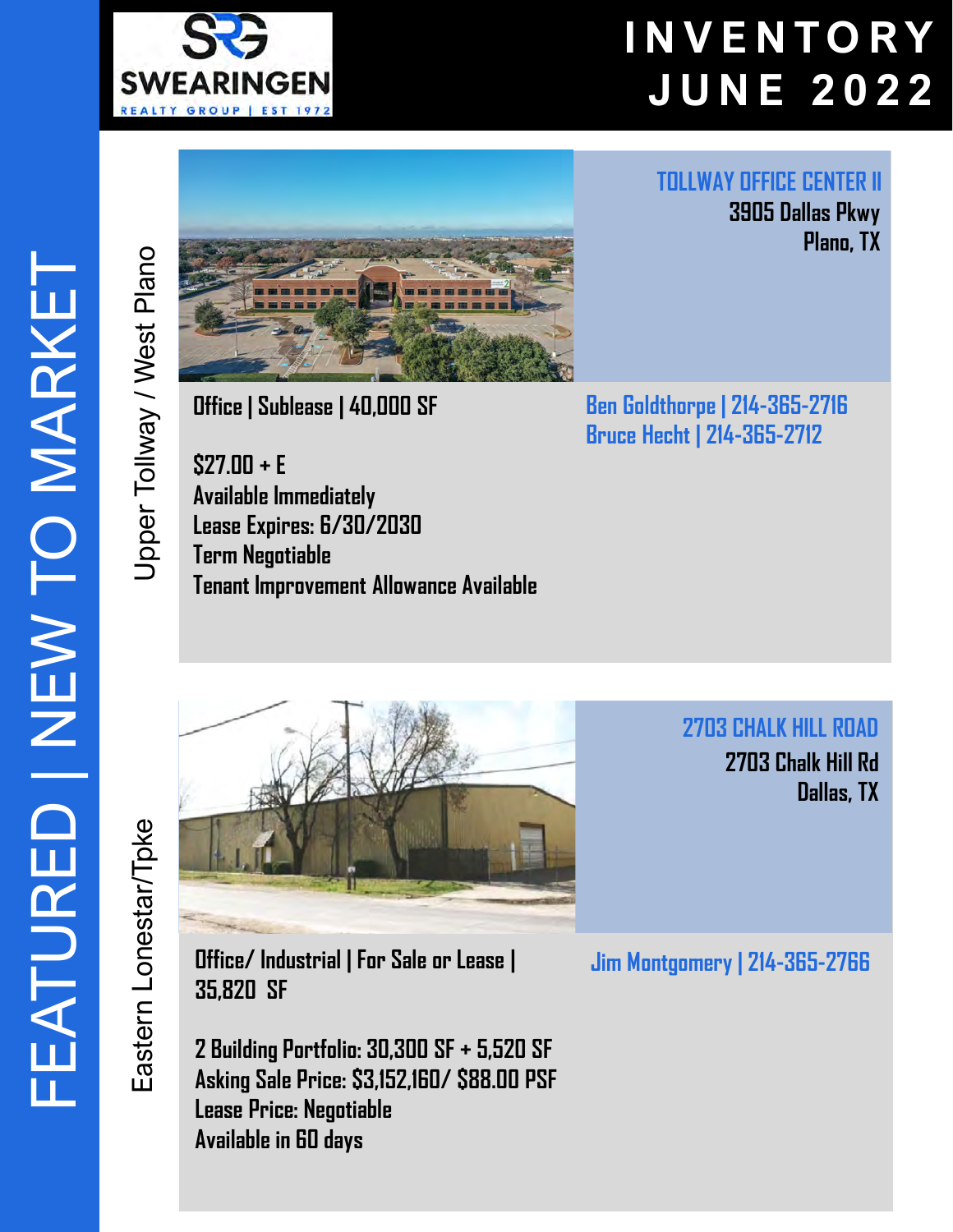

SW Dallas County

SW Dallas County

Texas East

**Texas East** 



**Retail | Sale or Lease | 8,835 SF** 

**\$1,400,000 or \$20.00 NNN Available in 60-90 days Currently 100% Occupied TI Negotiable** 

**602 SOUTH HAMPTON ROAD**

**602 S Hampton Rd Dallas, TX** 

**Al Paniagua | 214-365-2711**

**SISTER GROVE & CATES ROAD**

**Sister Grove & Cates Rd Van Alstyne, TX** 

**Gregory McLane | 214-365-2701**

**Land | For Sale | 40 Lots** 

**Asking Sale Price for 40+ Acres \$3,937,500 Asking Sale Price Per Lot: Upland Lots \$92,500 Creekside Lots \$105,000 Single – Family Zoning Water, Electric & Fiber Optic Lines Installed**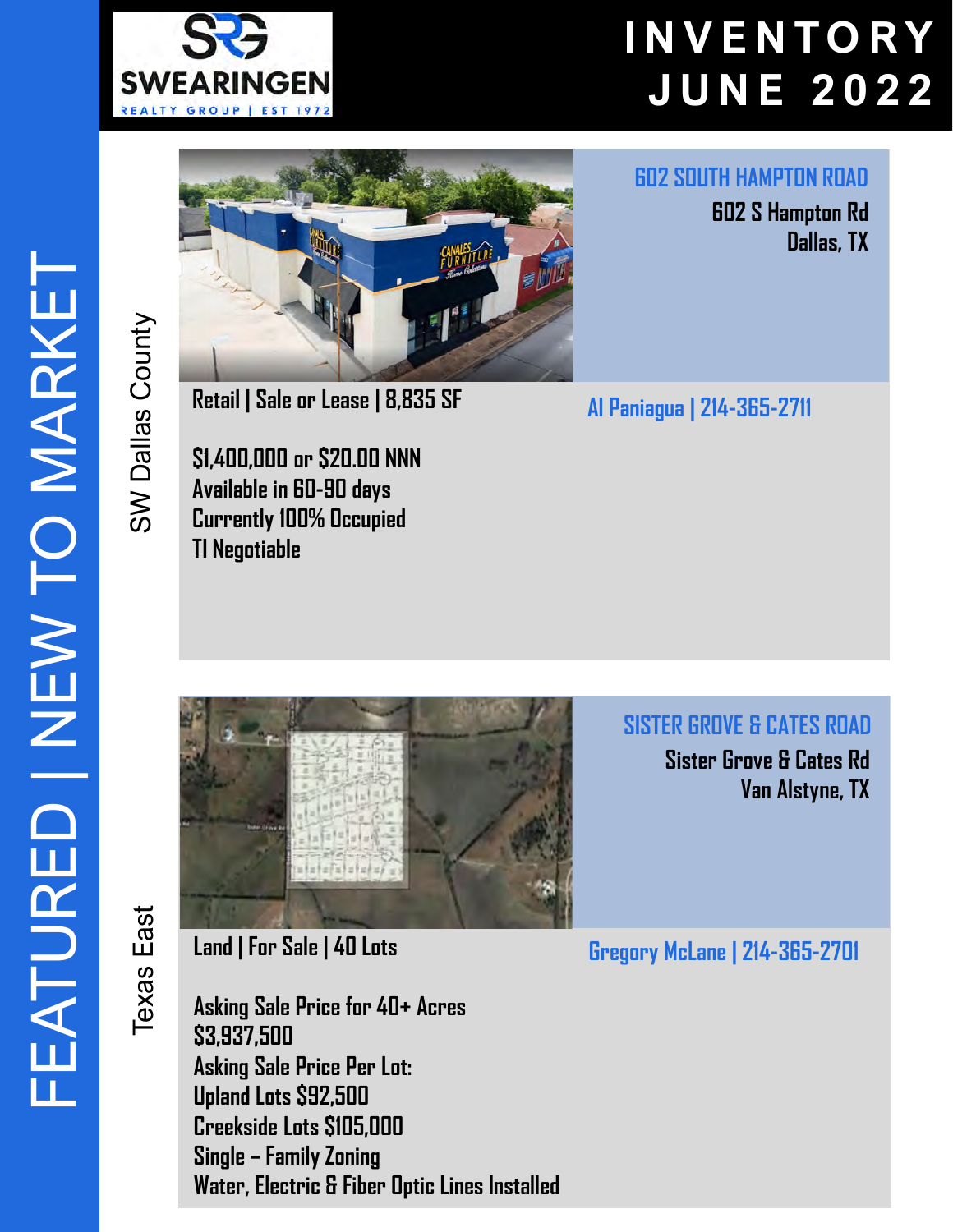



**Warehouse | For Sublease | 21,988 SF** 

**\$7.95/ SF NNN Sublease Term – Thru 10/31/26 2,953 SF of Office Space 5 Dock Doors with 28' Clear Height Available in 180 days from lease execution** **TRINITY 161 TRADE CENTER**

**3100 N State Hwy 161 Grand Prairie, TX** 

**Cameron Tapley | 214-365-2796**

**6868 GREENVILLE AVENUE 6868 Greenville Ave Dallas, TX** 

**Jpper Greenville** Upper Greenville



**Storefront Retail | For Sale | 993 SF** 

**Contact Broker for Pricing Cricket Wireless - Investment Opportunity 70' Frontage Views on Greenville Ave Highly Visible from the Intersection of Park Ln & Greenvillele Ave**

**Jack Moravcik | 214-365-2757**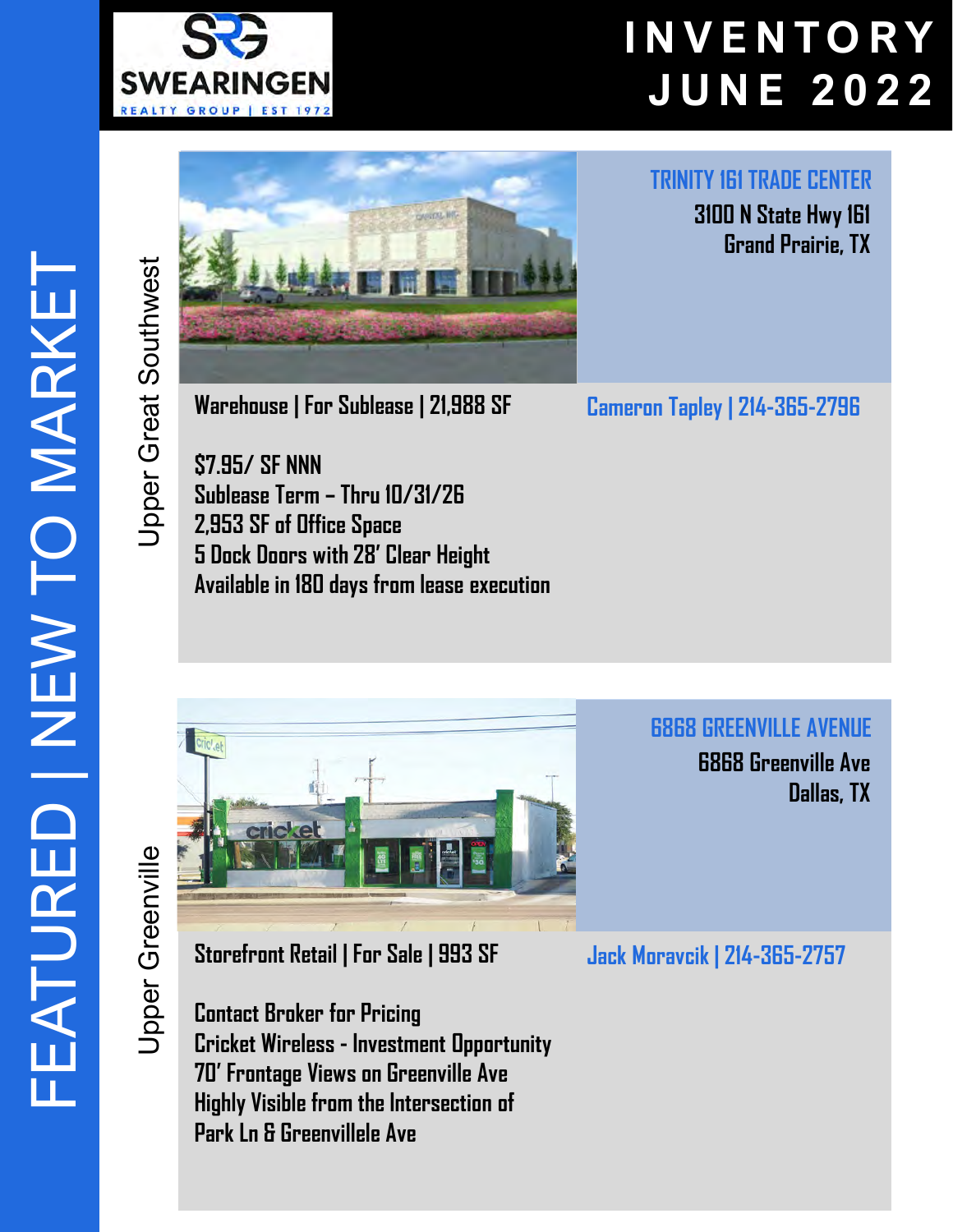

**GRANITE PARK VII**

**5600 Granite Pkwy Plano, TX**

**Office | Sublease | 71,732 SF**

**\$43.50 Full Service Floors 7-8 Available Immediately Lease Expires: 8/2033**

**Dan Paterson | 214-365-2738 Luke Paterson | 214-365-2732 Matt Paterson | 214-365-2720**

Jpper Tollway / West Plano Upper Tollway / West Plano

Upper Tollway / West Plano

Jpper Tollway / West Plano



**Office | Sublease | 5,236 SF**

**\$25.75 NNN or Highest Offer \$13.91 NNN Estimate Renovated Kitchen Plug n' Play Furniture Available Available Immediately Lease Expires: Sept. 30, 2024 (longer term available from Landlord upon request)**

**GRANITE PARK I 5800 Granite Pkwy Plano, TX**

**Ryan Tapley | 214-365-2781 Cameron Tapley | 214-365-2796**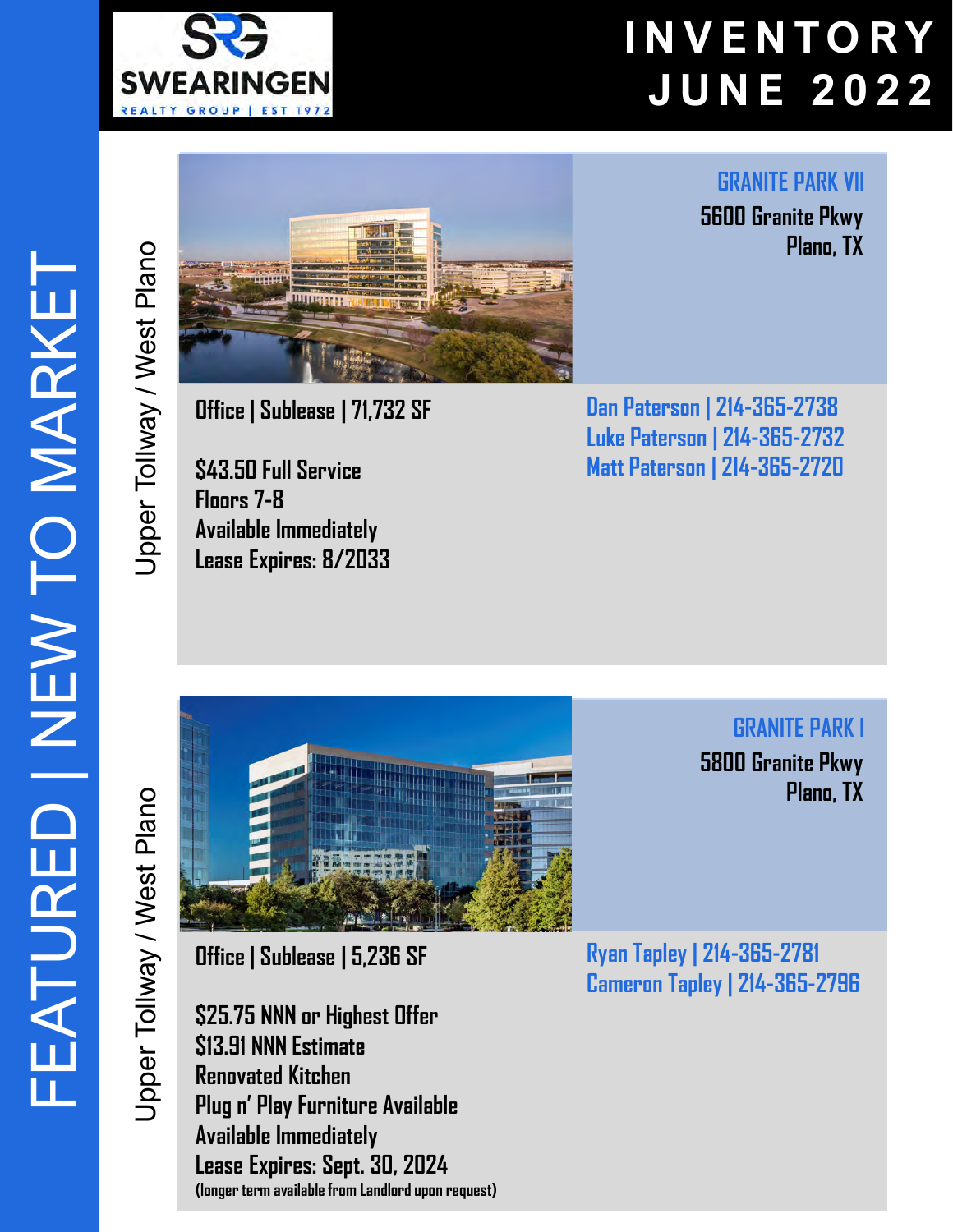



**ENERGY SQUARE II 4849 Greenville Ave Dallas, TX** 

**Dan Brown | 214 -365 -2790**

**Office | Sublease | 3,249 SF**

**\$24.00 Mod Gross Suite 1400 Available Immediately Lease Expires: 10/31/2022**

**FOUNTAIN PLACE 1445 Ross Ave Dallas, TX** 

**Office | Sublease | 6,013 SF**

**\$40.00 + E 6,013 SF Available Immediately Lease Expires: 1/1/2024 5 Unreserved Parking Spaces** **Dan Paterson | 214 -365 -2738 Matt Paterson | 214 -365 -2720**

# OFFICE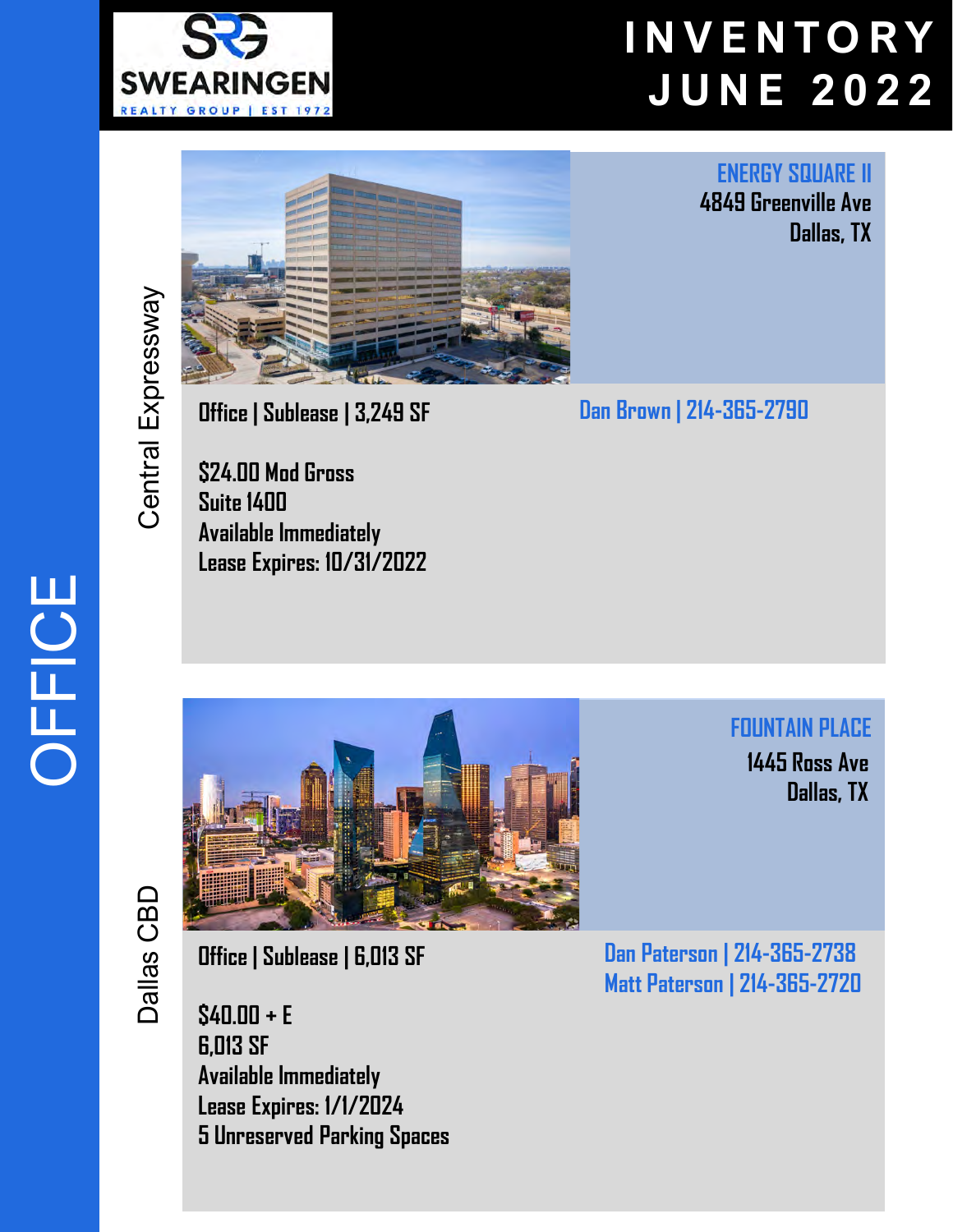



#### **RENAISSANCE TOWER**

**1201 Elm St Dallas, TX** 

**Office | Sublease | 16,417 SF**

**\$10.00 Full Service 41st Floor Available Immediately FF & E Included Lease Expires: 11/30/2023**

**Dan Paterson | 214-365-2738 Luke Paterson | 214-365-2732 Matt Paterson | 214-365-2720**



**10200 PLANO ROAD 10200 Plano Rd Dallas, TX** 

**Office | Sublease | 19,488 SF**

**\$12.00 + E 1 stFloor – 9,744 SF 2nd Floor – 9,744 SF Available Immediately Lease Expires: Negotiable Owner/User Opportunity "Top of Building" Signage**

**Al Paniagua | 214-365-2711 Hudson Taylor | 214-365-2752**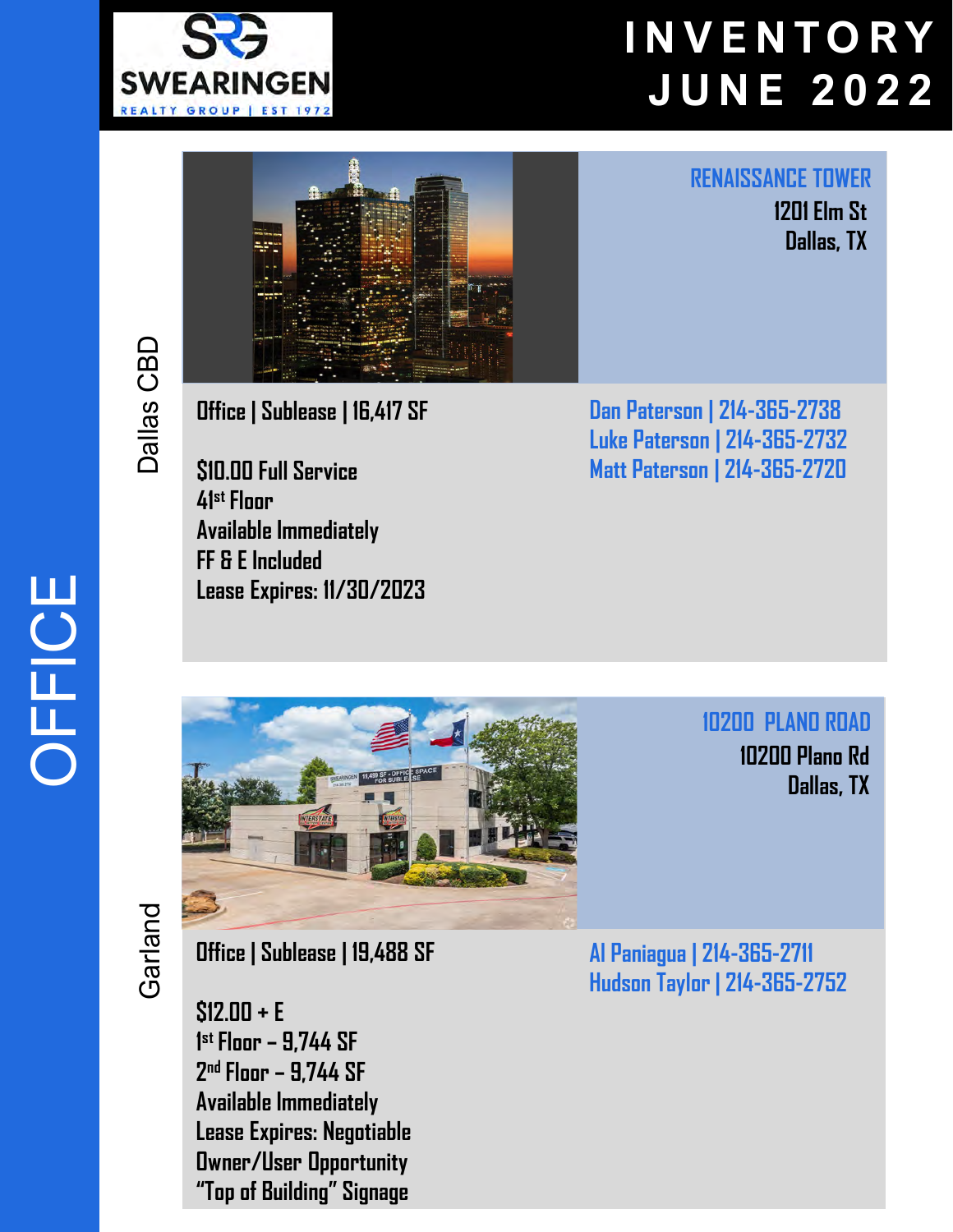



**1901 N Central Expressway**

**1901 N Central Expy Richardson, TX** 

**GRANITE PARK VII**

**Plano, TX**

**5600 Granite Pkwy**

**Dan Brown | 214 -365 -2790**

**Office | Sublease | 1,820 SF**

**\$16.00 + E Suite 230 Available Immediately Lease Expires: 11/30/2024**

Jpper Tollway / West Plano Upper Tollway / West Plano



**Office | Sublease | 71,732 SF**

**\$43.50 Full Service Floors 7-8 Available Immediately Lease Expires: 8/31/2033** **Dan Paterson | 214 -365 -2738 Luke Paterson | 214 -365 -2732 Matt Paterson | 214 -365 -2720**

# OFFICE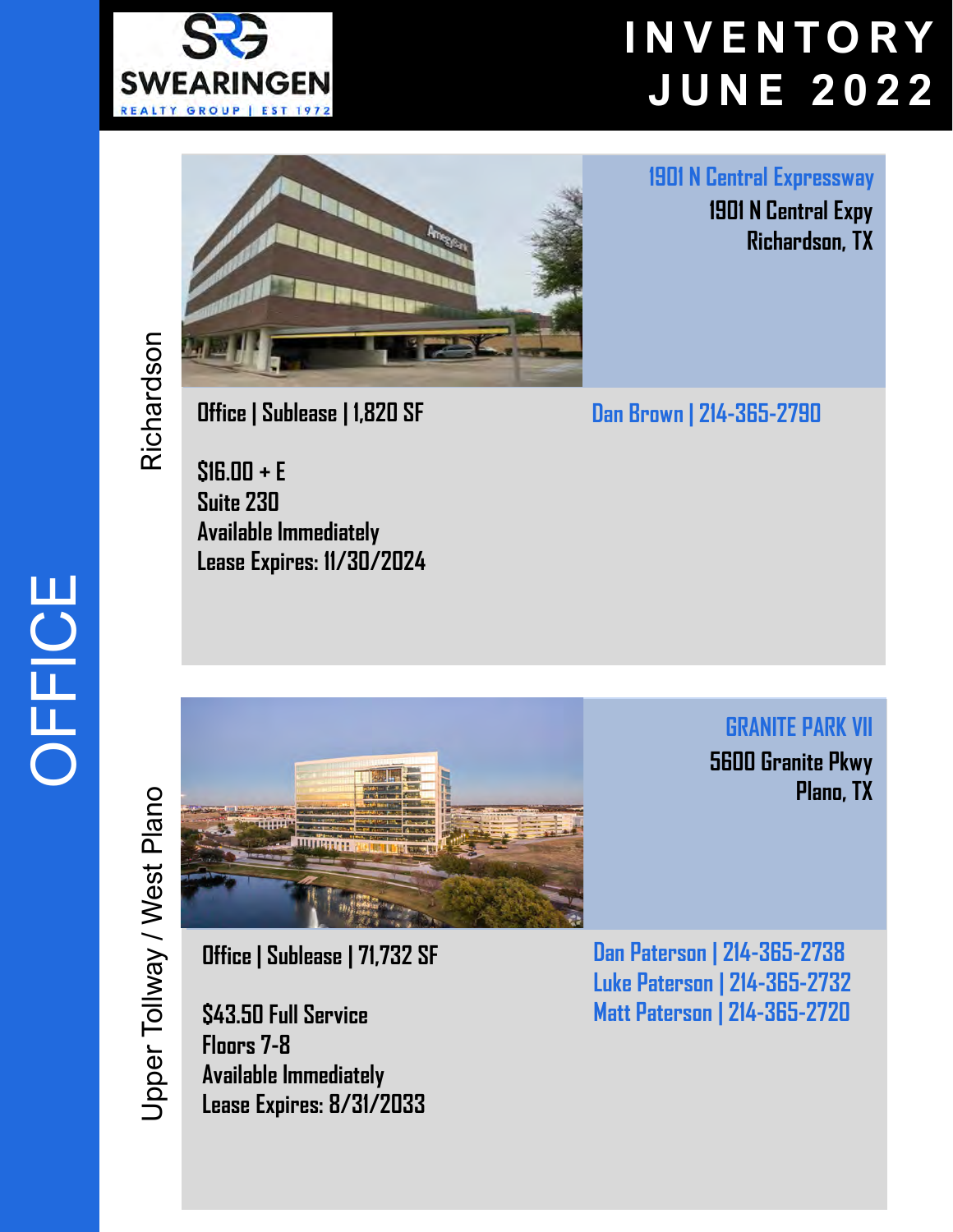

OFFICE



**Office | Sublease | 5,236 SF**

**\$25.75 NNN or Highest Offer \$13.91 NNN Estimate Renovated Kitchen Plug n' Play Furniture Available Available Immediately Lease Expires: Sept. 30, 2024 (longer term available from Landlord upon request)** **Ryan Tapley | 214-365-2781 Cameron Tapley | 214-365-2796**

> **TOLLWAY OFFICE CENTER II 3905 Dallas Pkwy Plano, TX**



**Office | Sublease | 40,000 SF**

**\$27.00 + E Available Immediately Lease Expires: 6/30/2030 Term Negotiable Allowance Available**

**Ben Goldthorpe | 214-365-2716 Bruce Hecht | 214-365-2712**

**Plano, TX**

**GRANITE PARK I**

**5800 Granite Pkwy**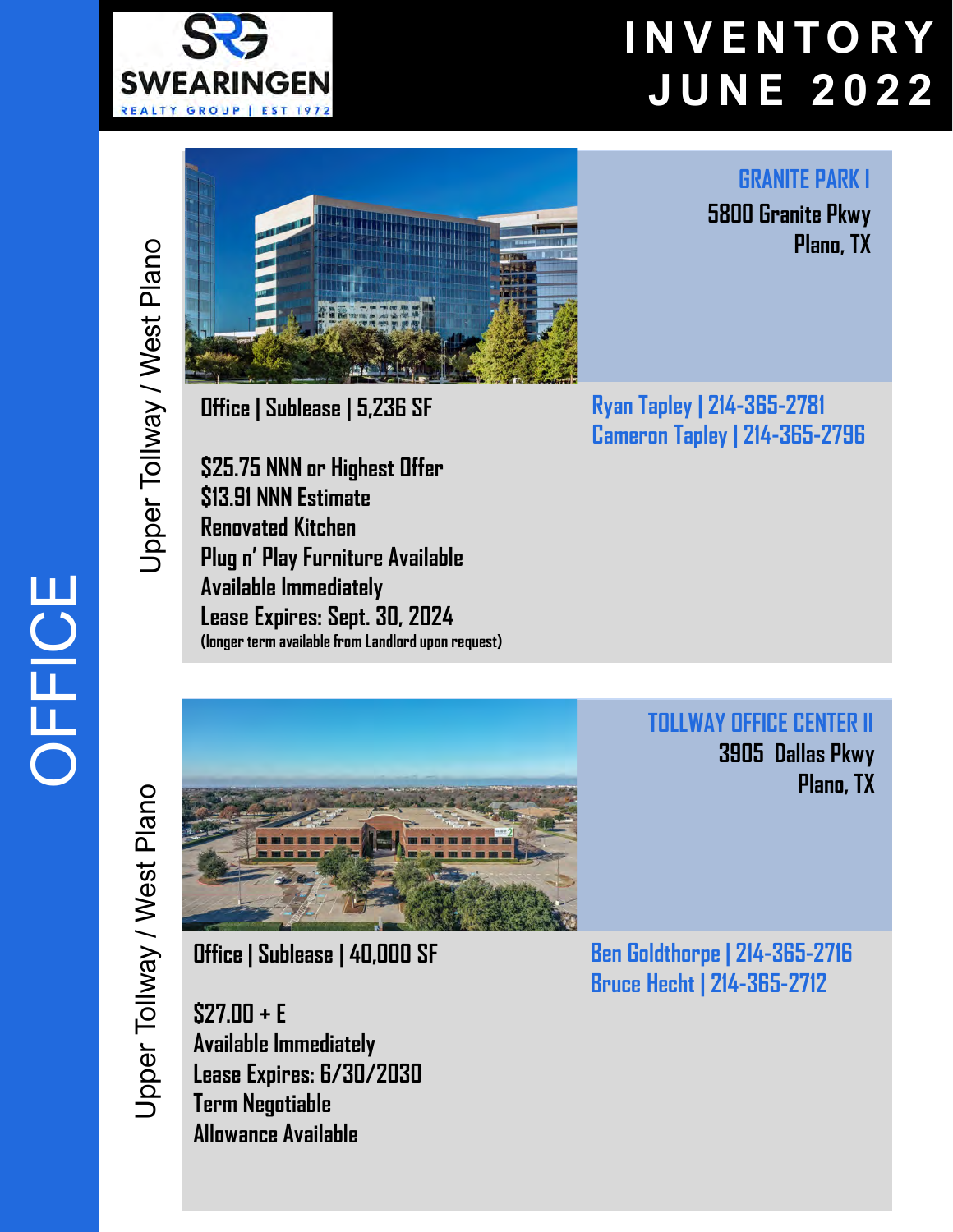

**3307 NORTHLAND DRIVE**

**3307 Northland Dr**

**Austin, TX**



**Office | Sublease | 6,719 SF – 16,719 SF**

**\$20.00 Full Service 4th Floor Suite – 6,719 SF 5th Floor Suite – 10,000 SF Both Suites Available Immediately Lease Expires: 6/30/2022**

**Dan Paterson | 214-365-2738 Dan Brown | 214-365-2790 Hudson Taylor | 214-365-2752**

San Antonio San Antonio - Northeast Northeast

Austin - Travis County

– Travis County



**Office | For Sale | 6,535 SF** 

**Free-Standing Office Building Close to Major Thoroughfares Contact Broker for Availability & Pricing** 

**5047 SHERRI ANN ROAD 5047 Sherri Ann Rd San Antonio, TX**

**Alex English | 214-365-2751**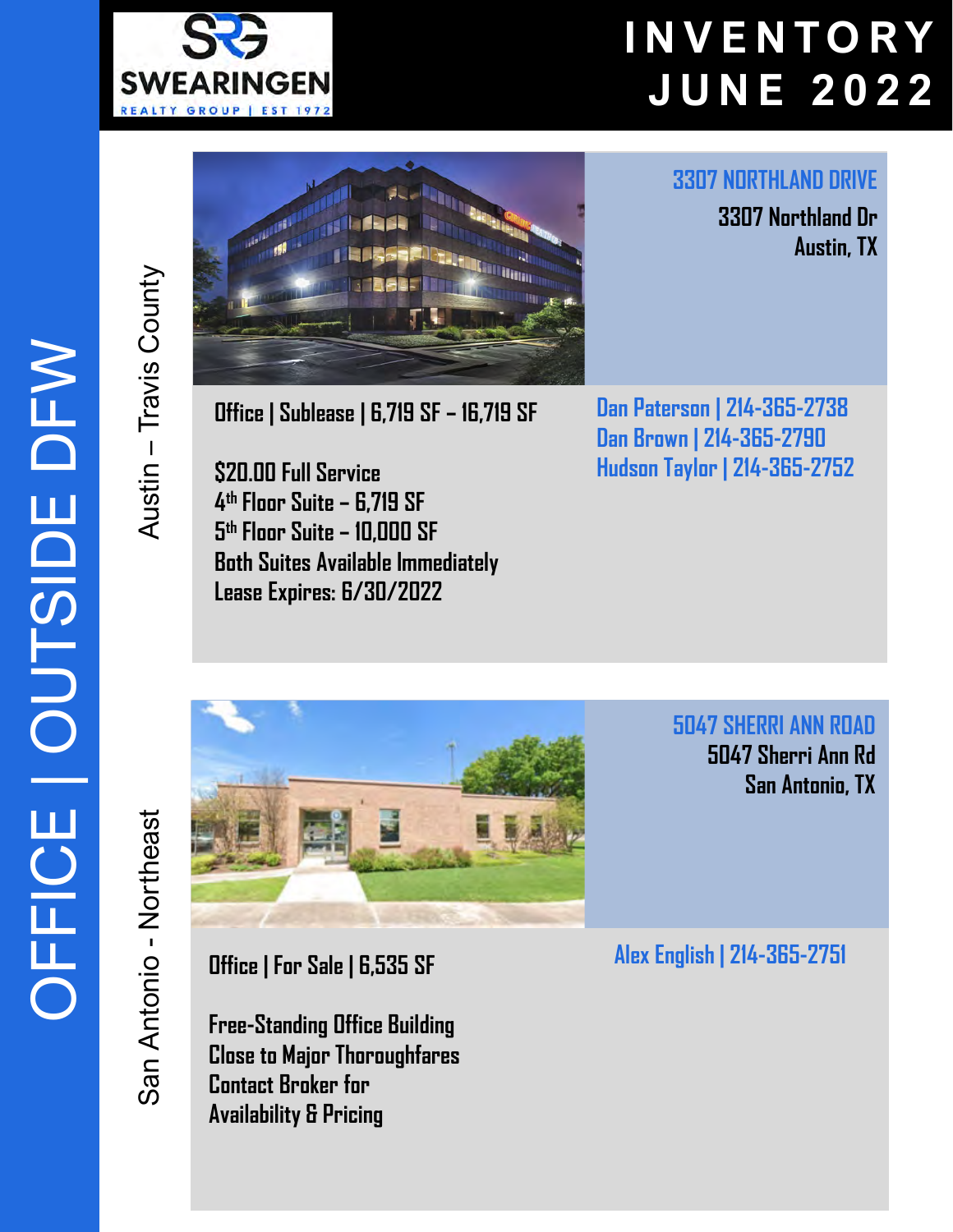

San Antonio - Northwest

San Antonio - Northwest



**NETWORK TECH CENTER**

**12400 Network Blvd San Antonio, TX** 

**Office | Sublease | 21,650 SF** 

**\$16.00 NNN Contact Broker for Availability Lease Expires: 8/31/2023** **Alex Foley | 214 -365 -2771 Ben Goldthorpe | 214 -365 -2716 Bruce Hecht | 214 -365 -2712**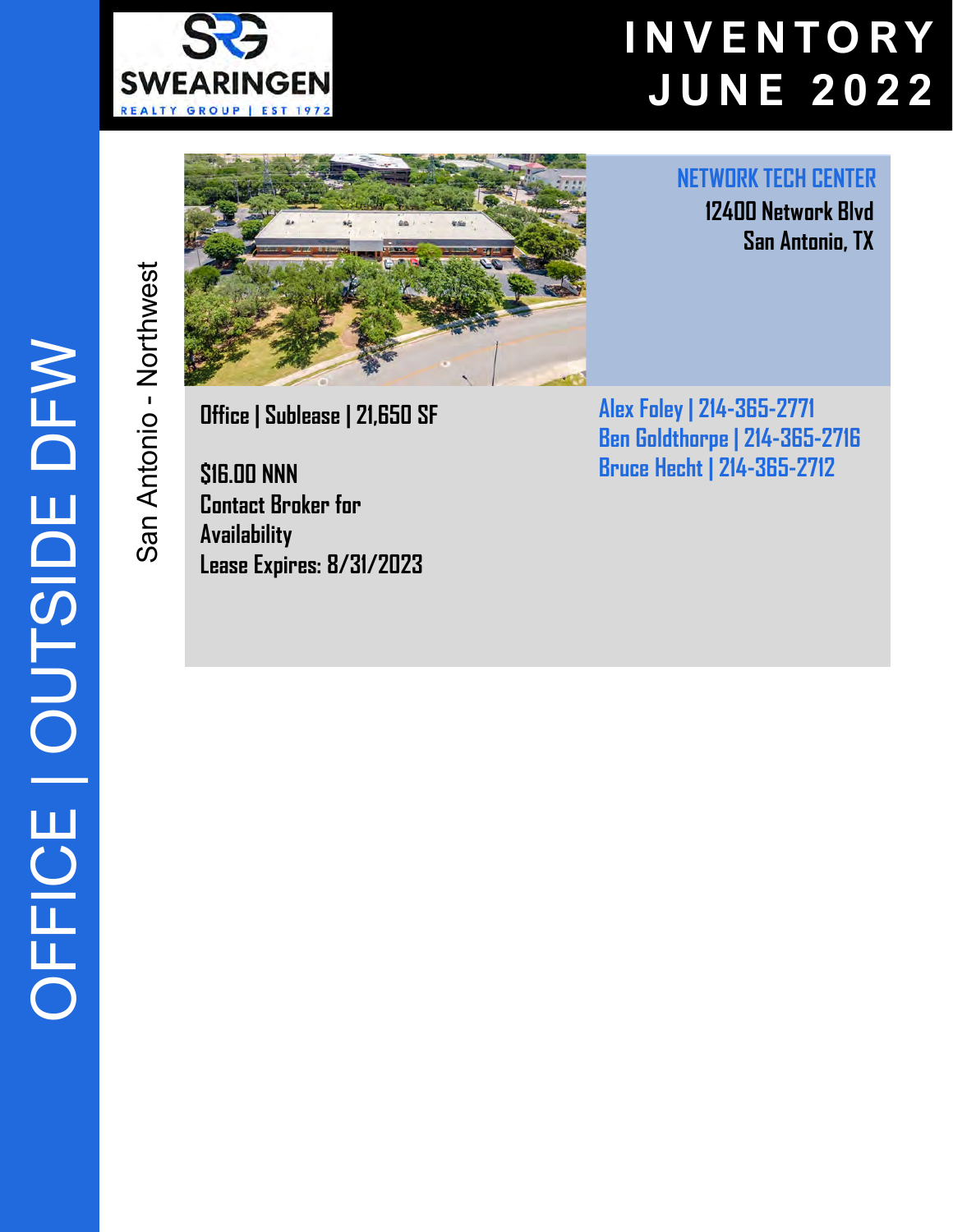



**Office/Industrial | For Sale or Lease | Jim Montgomery | 214-365-2766 35,820 SF** 

**2 Building Portfolio: 30,300 SF + 5,520 SF Asking Sale Price: \$3,152,160/ \$88.00 PSF Lease Price: Negotiable Available in 60 days** 

**2703 Chalk Hill Rd Dallas, TX** 

**2703 CHALK HILL ROAD**

**1102 N SHILOH ROAD 1102 N Shiloh Rd Garland, TX** 

Garland

Eastern Lonestar/Tpke

Eastern Lonestar/Tpke



**Land | Sale | ±11 AC | \$1.5MM** 

**Adjacent to Baylor Scott & White Medical Center Development Opportunity**

**Cameron Tapley | 214-365-2796 (O) 214-808-3535 (C)**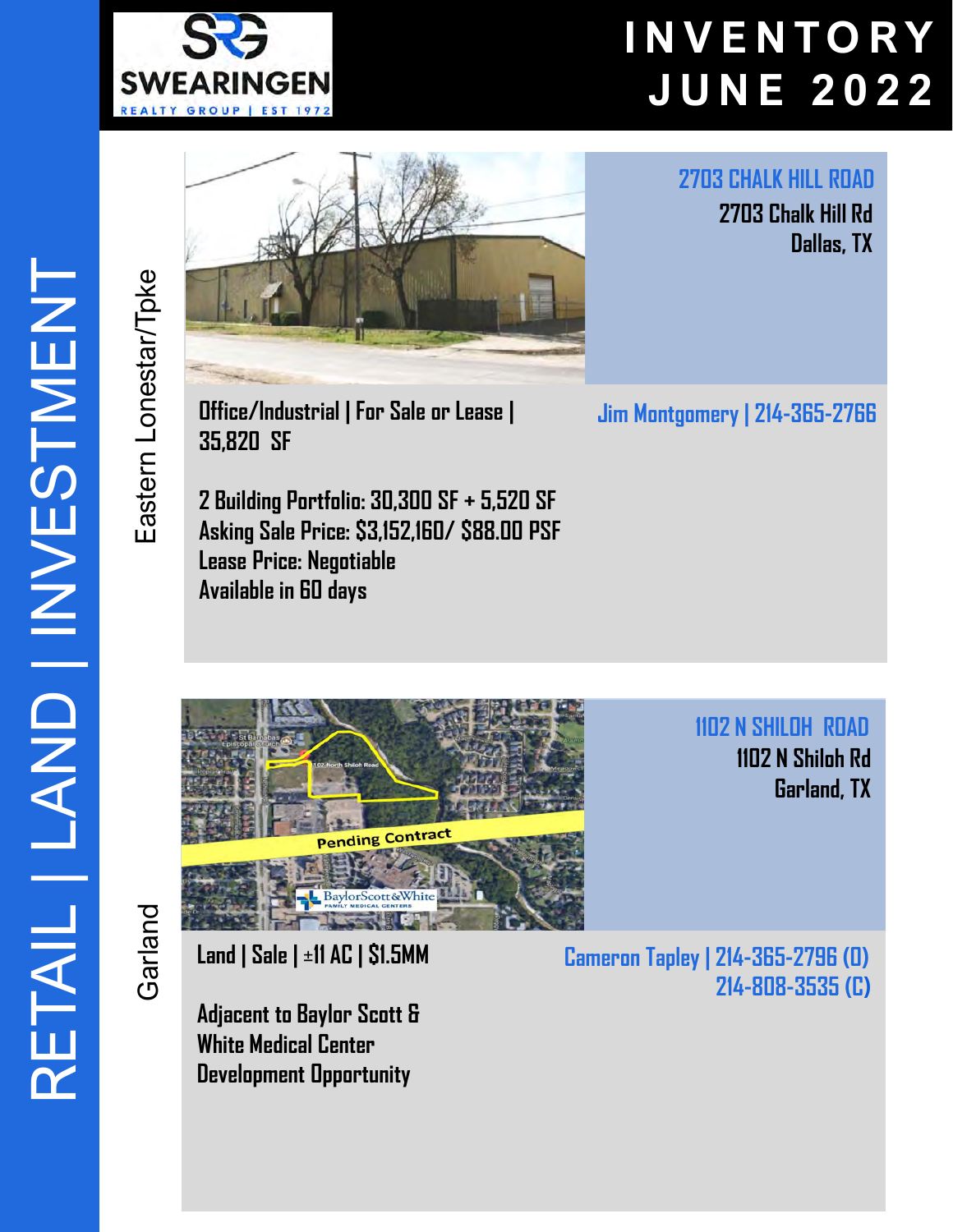



**Retail | Sale or Lease | 8,835 SF** 

**\$1,400,000 or \$20.00 NNN Available in 60-90 days Currently 100% Occupied TI Negotiable** 

**602 SOUTH HAMPTON ROAD**

**602 S Hampton Rd Dallas, TX** 

**Al Paniagua | 214-365-2711**

**SISTER GROVE & CATES ROAD**

**Sister Grove & Cates Rd Van Alstyne, TX** 

**Texas** East Texas East

SW Dallas County

SW Dallas County



**Land | For Sale | 40 Lots** 

**Asking Sale Price Per Lot: Upland Lots \$92,500 Creekside Lots \$105,000 Single – Family Zoning Water, Electric & Fiber Optic Lines Installed** **Gregory McLane | 214-365-2701**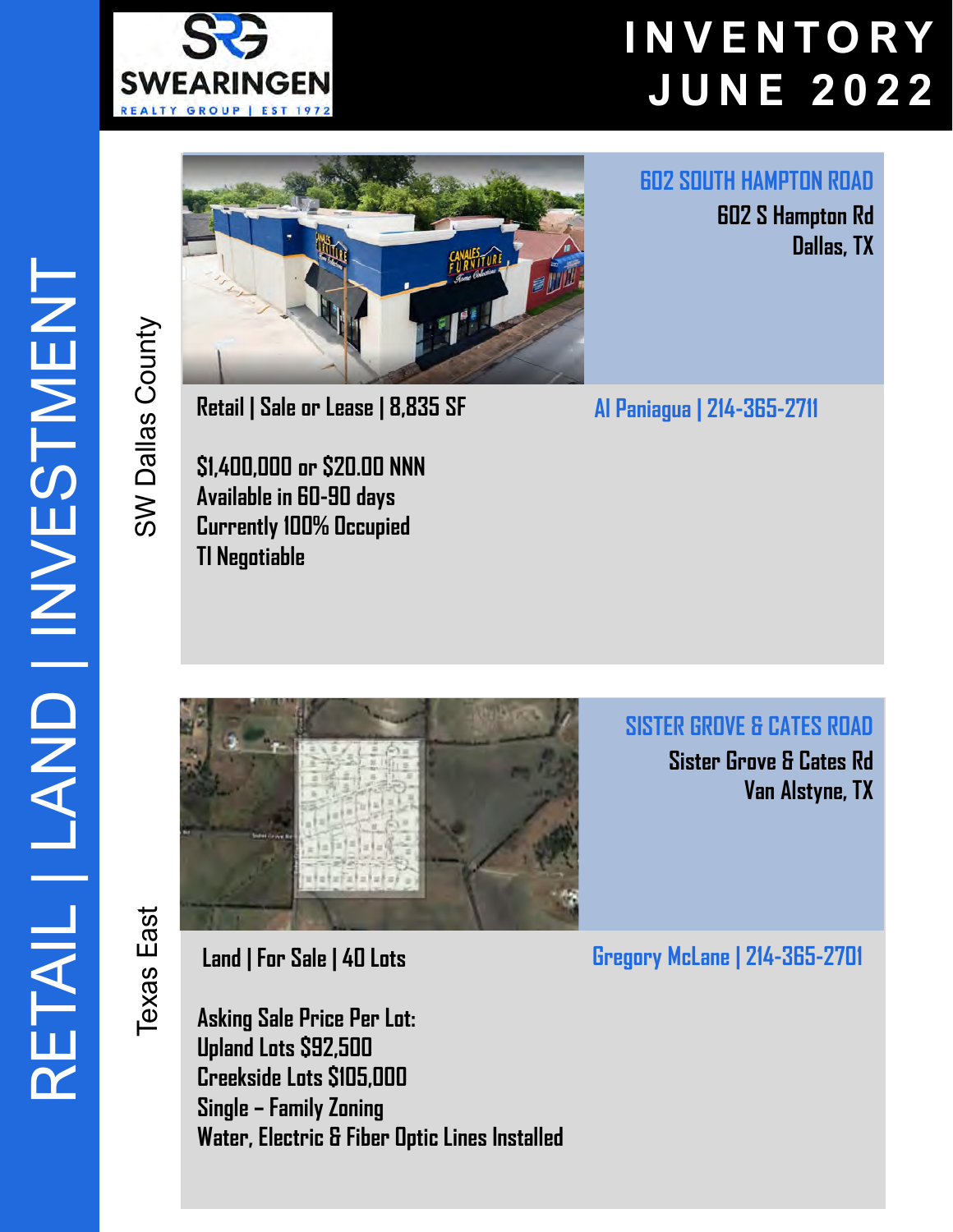



**Warehouse | For Sublease | 21,988 SF** 

**\$7.95/ SF NNN Sublease Term – Thru 10/31/26 2,953 SF of Office Space 5 Dock Doors with 28' Clear Height Available in 180 days from lease execution** **TRINITY 161 TRADE CENTER**

**3100 N State Hwy 161 Grand Prairie, TX** 

**Cameron Tapley | 214-365-2796**

**6868 GREENVILLE AVENUE**

**6868 Greenville Ave Dallas, TX** 

**Jpper Greenville** Upper Greenville



**Storefront Retail | For Sale | 993 SF** 

**Contact Broker for Pricing Cricket Wireless - Investment Opportunity 70' Frontage Views on Greenville Ave Highly Visible from the Intersection of Park Ln & Greenvillele Ave**

**Jack Moravcik | 214-365-2757**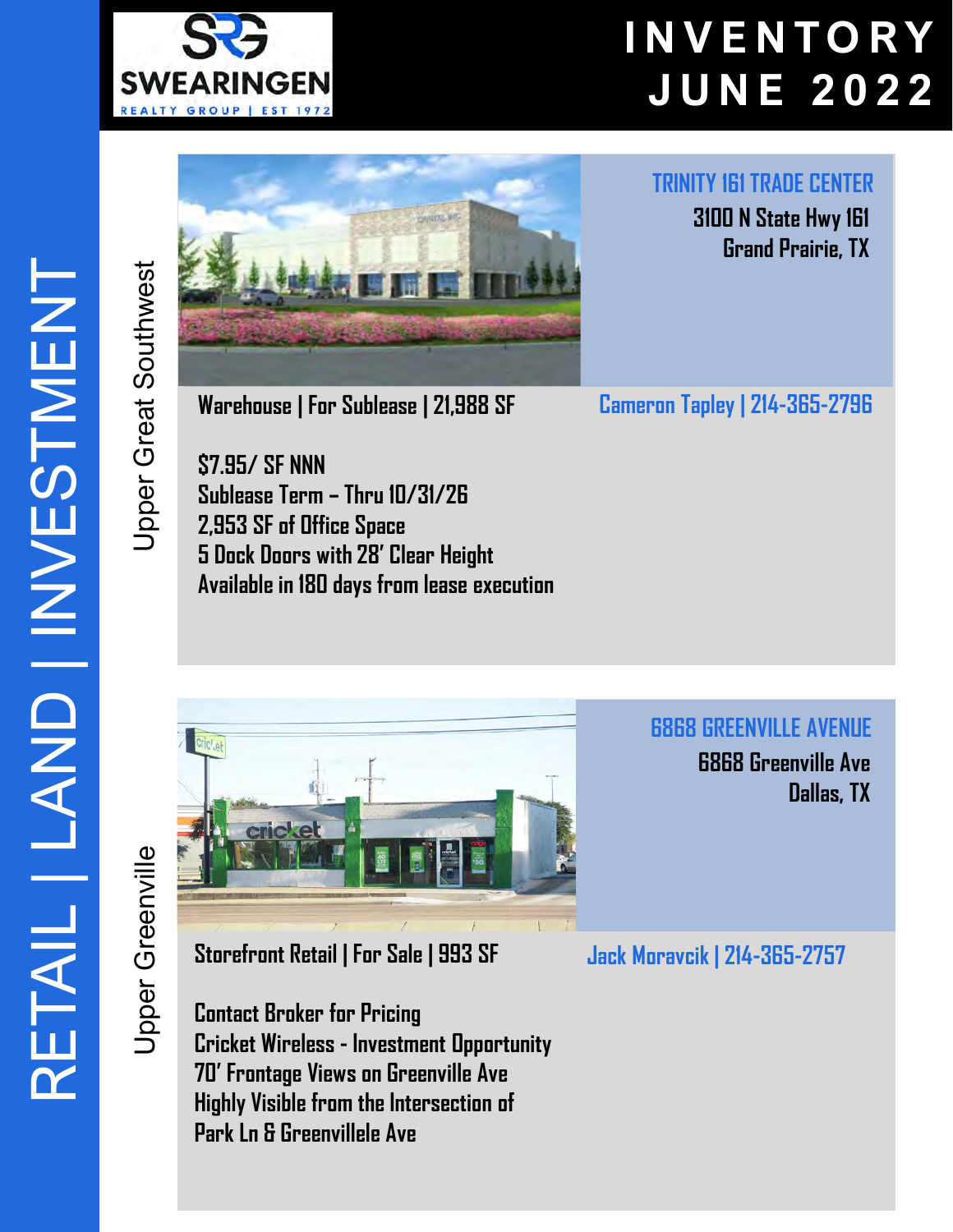

<mark>הלכל היה היה א</mark>

**HIGHWAY 77 Hwy 77 @ Mushroom Rd Waxahachie, TX** 



**Land | Sale | 1 AC | \$350,000**

Waxahachie

Maxahachie

**Direct Access to Hwy 77 Fast Growing Retail Corridor**

**Joe Arata | 214-365-2730**

**3410 DOUG DRIVE 3410 Doug Dr Dallas, TX** 

West Brookhollow West Brookhollow



**Flex/Light Manufacturing | For Sale | 3,750 SF** 

**Jack Moravcik | 214-365-2757**

**\$545,000 100% Leased National Credit Tenant Fenced Lot – 1 Dock High HVAC Covered & Surface Parking**